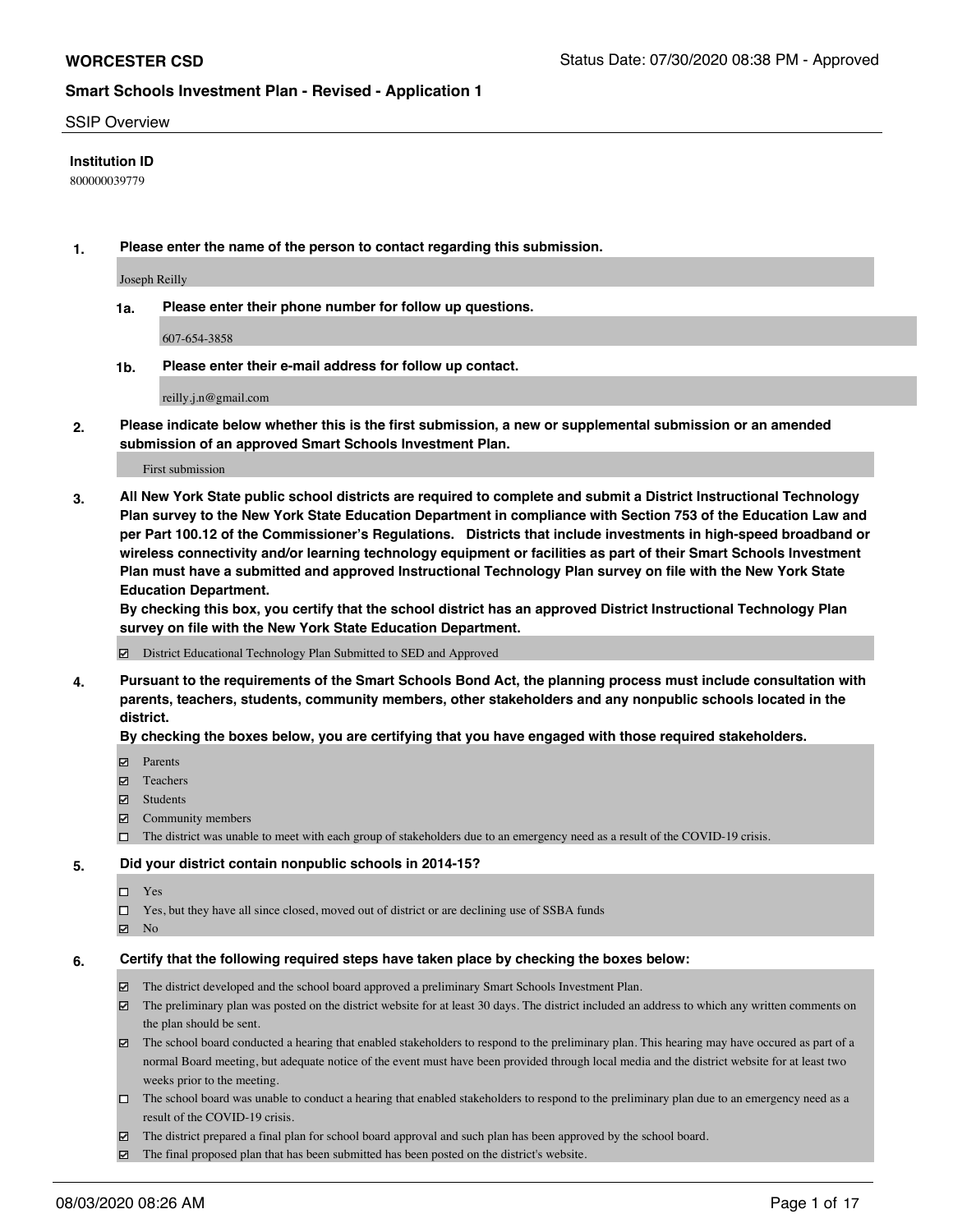SSIP Overview

**6a. Please upload the proposed Smart Schools Investment Plan (SSIP) that was posted on the district's website, along with any supporting materials. Note that this should be different than your recently submitted Educational Technology Survey. The Final SSIP, as approved by the School Board, should also be posted on the website and remain there during the course of the projects contained therein.**

Worcester 1.pdf

**6b. Enter the webpage address where the final Smart Schools Investment Plan is posted. The Plan should remain posted for the life of the included projects.**

https://www.worcestercs.org/Downloads/Worcester%20(1).pdf

**7. Please enter an estimate of the total number of students and staff that will benefit from this Smart Schools Investment Plan based on the cumulative projects submitted to date.**

380

**8. An LEA/School District may partner with one or more other LEA/School Districts to form a consortium to pool Smart Schools Bond Act funds for a project that meets all other Smart School Bond Act requirements. Each school district participating in the consortium will need to file an approved Smart Schools Investment Plan for the project and submit a signed Memorandum of Understanding that sets forth the details of the consortium including the roles of each respective district.**

 $\Box$  The district plans to participate in a consortium to partner with other school district(s) to implement a Smart Schools project.

### **9. Please enter the name and 6-digit SED Code for each LEA/School District participating in the Consortium.**

| Partner LEA/District | <b>ISED BEDS Code</b> |
|----------------------|-----------------------|
| (No Response)        | (No Response)         |

### **10. Please upload a signed Memorandum of Understanding with all of the participating Consortium partners.**

(No Response)

**11. Your district's Smart Schools Bond Act Allocation is:**

\$485,047

### **12. Final 2014-15 BEDS Enrollment to calculate Nonpublic Sharing Requirement**

|            | <b>Public Enrollment</b> | Nonpublic Enrollment | <b>Total Enrollment</b> | l Nonpublic Percentage |
|------------|--------------------------|----------------------|-------------------------|------------------------|
| Enrollment | 342                      |                      | 342.00                  | 0.00                   |

**13. This table compares each category budget total, as entered in that category's page, to the total expenditures listed in the category's expenditure table. Any discrepancies between the two must be resolved before submission.**

|                                          | Sub-Allocations | <b>Expenditure Totals</b> | <b>Difference</b> |
|------------------------------------------|-----------------|---------------------------|-------------------|
| <b>School Connectivity</b>               | 53,300.00       | 53,300.00                 | 0.00              |
| Connectivity Projects for<br>Communities | 0.00            | 0.00                      | 0.00              |
| Classroom Technology                     | 115,390.00      | 115,390.00                | 0.00              |
| Pre-Kindergarten Classrooms              | 0.00            | 0.00                      | 0.00              |
| Replace Transportable<br>Classrooms      | 0.00            | 0.00                      | 0.00              |
| <b>High-Tech Security Features</b>       | 60,984.00       | 60,984.00                 | 0.00              |
| Nonpublic Loan                           | 0.00            | 0.00                      | 0.00              |
| Totals:                                  |                 |                           |                   |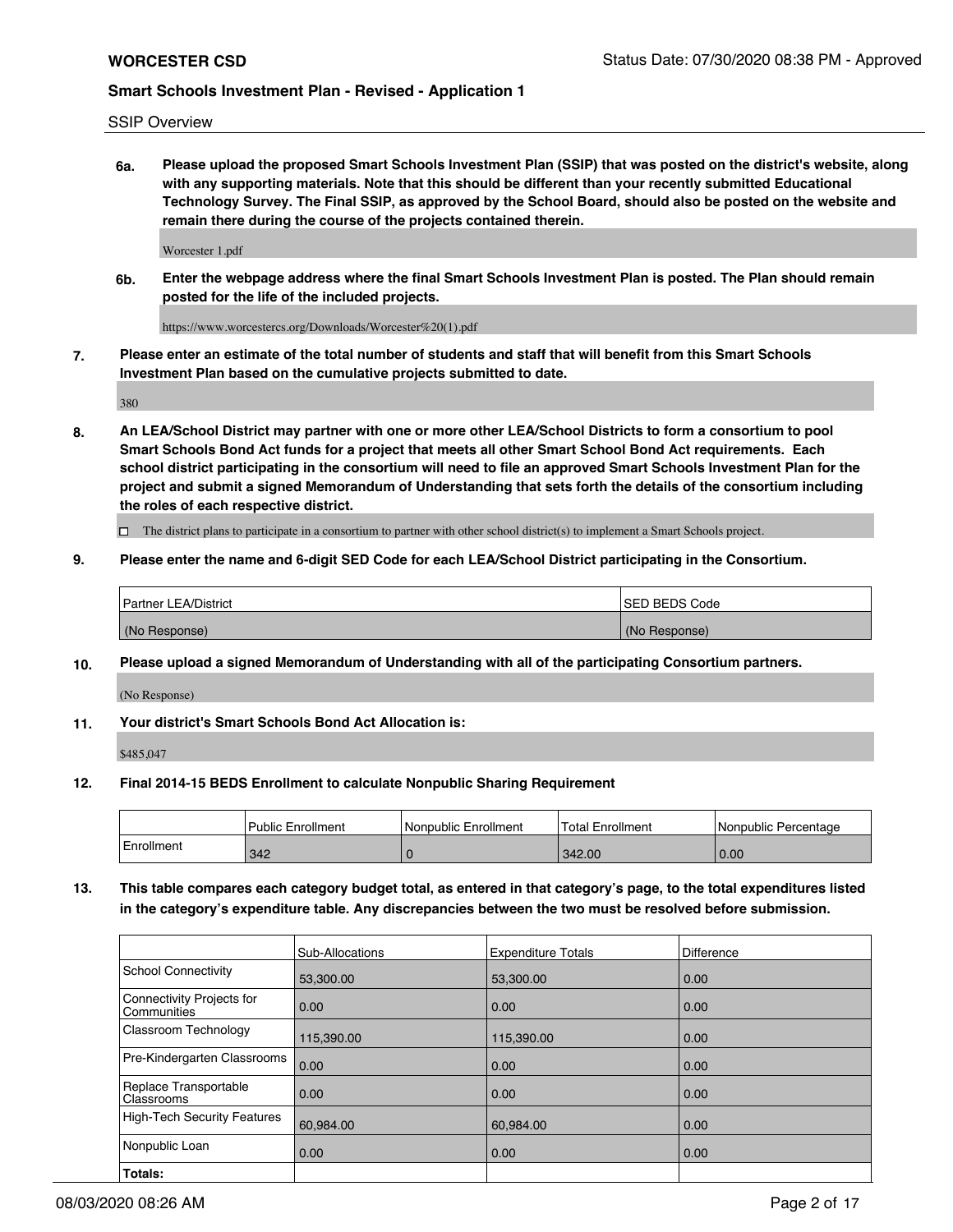SSIP Overview

| 229.674                | 229.674            | 0                 |
|------------------------|--------------------|-------------------|
| <b>Sub-Allocations</b> | Expenditure Totals | <b>Difference</b> |
|                        |                    |                   |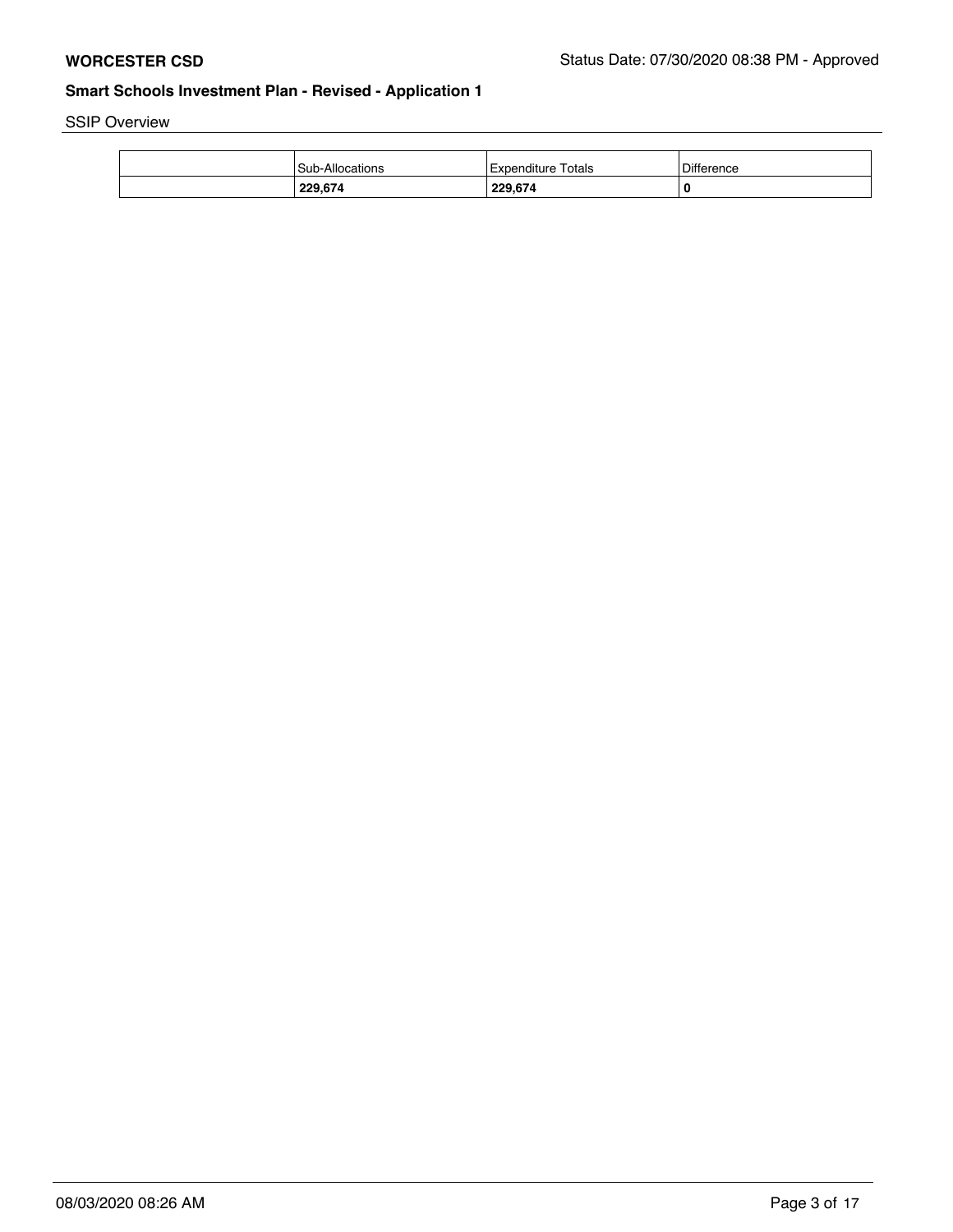School Connectivity

- **1. In order for students and faculty to receive the maximum benefit from the technology made available under the Smart Schools Bond Act, their school buildings must possess sufficient connectivity infrastructure to ensure that devices can be used during the school day. Smart Schools Investment Plans must demonstrate that:**
	- **• sufficient infrastructure that meets the Federal Communications Commission's 100 Mbps per 1,000 students standard currently exists in the buildings where new devices will be deployed, or**
	- **• is a planned use of a portion of Smart Schools Bond Act funds, or**
	- **• is under development through another funding source.**

**Smart Schools Bond Act funds used for technology infrastructure or classroom technology investments must increase the number of school buildings that meet or exceed the minimum speed standard of 100 Mbps per 1,000 students and staff within 12 months. This standard may be met on either a contracted 24/7 firm service or a "burstable" capability. If the standard is met under the burstable criteria, it must be:**

**1. Specifically codified in a service contract with a provider, and**

**2. Guaranteed to be available to all students and devices as needed, particularly during periods of high demand, such as computer-based testing (CBT) periods.**

### **Please describe how your district already meets or is planning to meet this standard within 12 months of plan submission.**

Worcester Central School subscribes to Broadband service through the Greater Southern Tier Regional Information Center. The district currently meets this standard.

Worcester Central School has a network infrastructure consisting of fiber optic, Ethernet, and wireless networks. Fiber optic cables connect the server room and three switch closets throughout the building.

- **1a. If a district believes that it will be impossible to meet this standard within 12 months, it may apply for a waiver of this requirement, as described on the Smart Schools website. The waiver must be filed and approved by SED prior to submitting this survey.**
	- $\Box$  By checking this box, you are certifying that the school district has an approved waiver of this requirement on file with the New York State Education Department.
- **2. Connectivity Speed Calculator (Required). If the district currently meets the required speed, enter "Currently Met" in the last box: Expected Date When Required Speed Will be Met.**

|                  | l Number of | Required Speed | Current Speed in Expected Speed |                    | Expected Date     |
|------------------|-------------|----------------|---------------------------------|--------------------|-------------------|
|                  | Students    | lin Mbps       | Mbps                            | to be Attained     | When Reauired     |
|                  |             |                |                                 | l Within 12 Months | Speed Will be Met |
| Calculated Speed | 379         | 37.90          | 80                              | 80                 | Current           |

### **3. Describe how you intend to use Smart Schools Bond Act funds for high-speed broadband and/or wireless connectivity projects in school buildings.**

#### **• Replacement and addition of wireless access points**

 While the current wireless network provides acceptable coverage, the district has identified some areas where the coverage should be improved and some access points that have exceeded their planned life expectancy. The district also wants to upgrade the wireless controller to handle the additional demand of a one-to-one environment.

In addition, the district wishes to upgrade their network access controller. This will allow them to upgrade to the newest version of Microsoft Active Directory. These two factors will allow management and facilitation of the one-to-one environment. Currently, the existing server is outdated and the management capacity can't handle the additional load.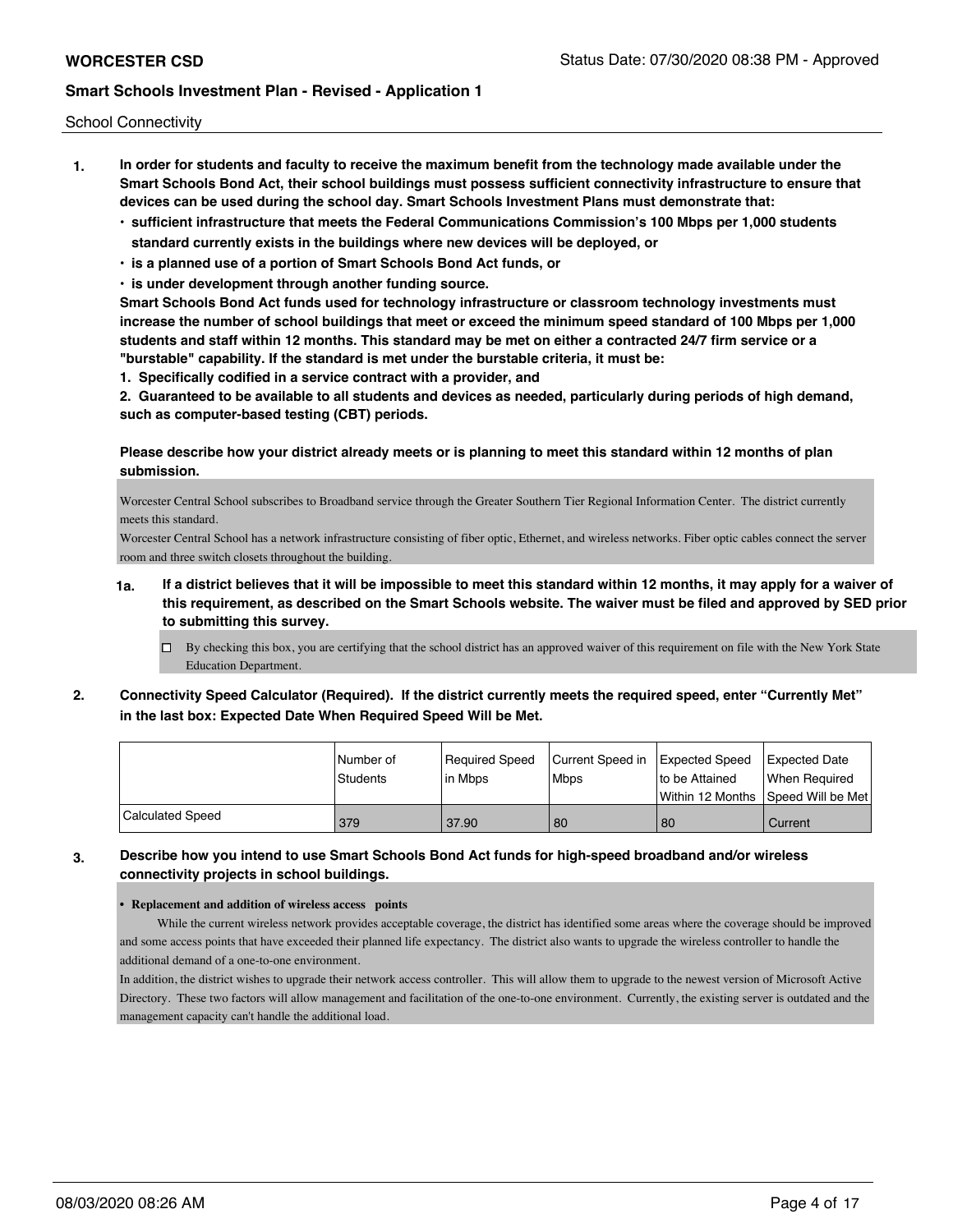School Connectivity

**4. Describe the linkage between the district's District Instructional Technology Plan and how the proposed projects will improve teaching and learning. (There should be a link between your response to this question and your responses to Question 1 in Section IV - NYSED Initiatives Alignment: "Explain how the district use of instructional technology will serve as a part of a comprehensive and sustained effort to support rigorous academic standards attainment and performance improvement for students."** 

### **Your answer should also align with your answers to the questions in Section II - Strategic Technology Planning and the associated Action Steps in Section III - Action Plan.)**

The goal of the Worcester Central School tech plan is to enhance student learning opportunities through the availability and expanded use of technology. Worcester is a rural school and the district wishes to broaden student opportunities through a one-to-one program. Students will be able to use devices at any appropriate time and to utilize devices during unstructured time.

Teachers will have an upgrade of their instructional computers to support the expanded use of technology in their instructional day. New computers will provide them a more reliable platform with adequate capacity to support the higher demands of todays resources.

**5. If the district wishes to have students and staff access the Internet from wireless devices within the school building, or in close proximity to it, it must first ensure that it has a robust Wi-Fi network in place that has sufficient bandwidth to meet user demand.**

#### **Please describe how you have quantified this demand and how you plan to meet this demand.**

The leadership team at Worcester Central School includes the Supervising Principal, both the elementary and the secondary building principals, the technology director, and the facilities director. During the summer of 2018, this team reviewed all of the instructional uses of all spaces in the building and the campus. By comparing the instructional goals, the pupil loads and the long term space requirements, the leadership team developed the network needs for each space.

After completing this survey, Worcester Central Schools, in consultation with the Central Southern Tier Regional Information Center developed a Smart Schools plan that is reflected in this document.

All Students, Any Time, Any Where is the goal of this proposal.

**6. Smart Schools plans with any expenditures in the School Connectivity category require a project number from the Office of Facilities Planning. Districts must submit an SSBA LOI and receive project numbers prior to submitting the SSIP. As indicated on the LOI, some projects may be eligible for a streamlined review and will not require a building permit.**

**Please indicate on a separate row each project number given to you by the Office of Facilities Planning.**

| <b>Project Number</b> |  |
|-----------------------|--|
| 47-25-06-04-0-001-011 |  |

**7. Certain high-tech security and connectivity infrastructure projects may be eligible for an expedited review process as determined by the Office of Facilities Planning.**

**Was your project deemed eligible for streamlined review?**

No

**8. Include the name and license number of the architect or engineer of record.**

| Name        | License Number |
|-------------|----------------|
| Scott Duell | 22982          |

**9. Public Expenditures – Loanable (Counts toward the nonpublic loan calculation)**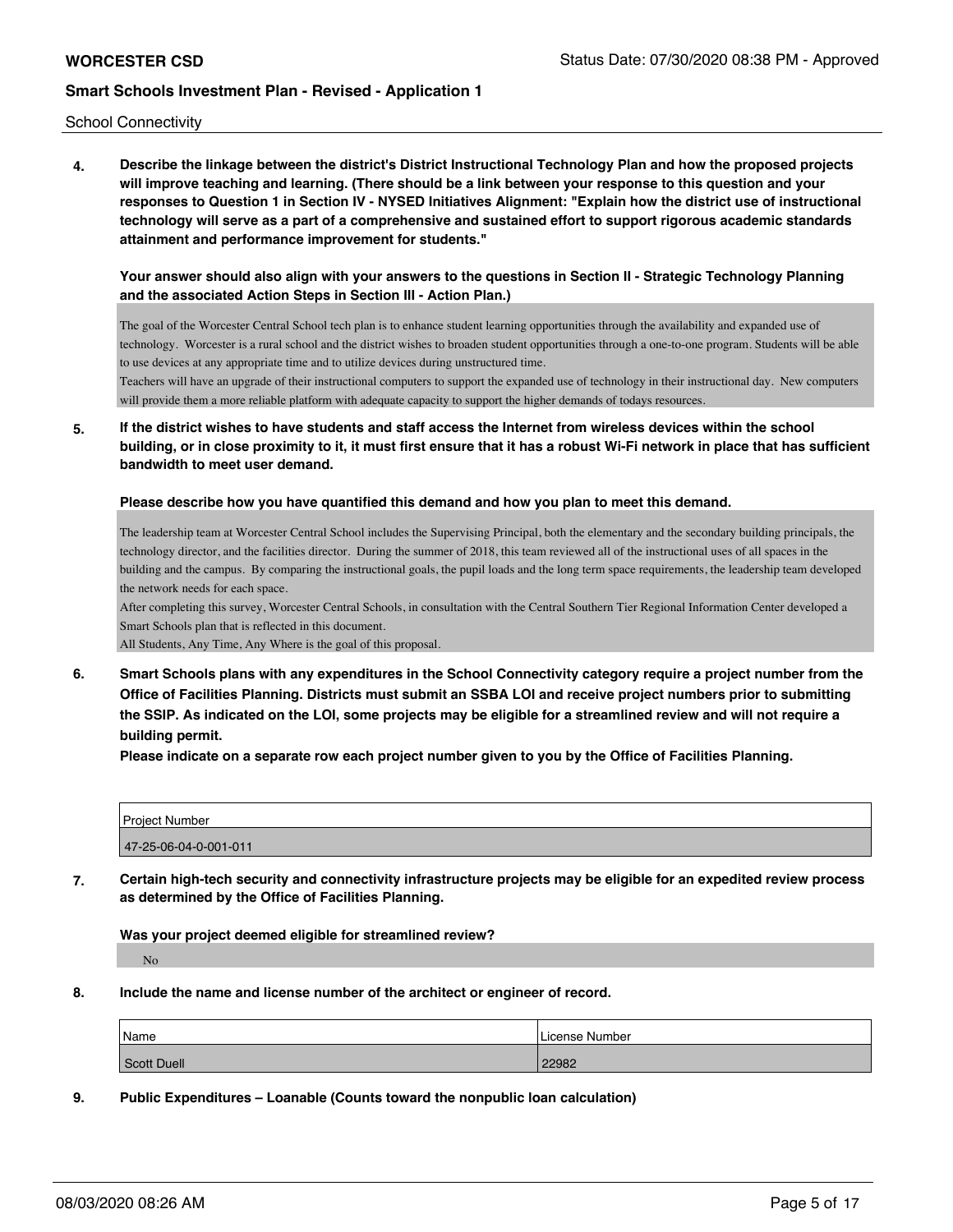School Connectivity

| Select the allowable expenditure type.<br>Repeat to add another item under each type. | <b>PUBLIC</b> Items to be<br>l Purchased | Quantity         | lCost Per Item   | <b>Total Cost</b> |
|---------------------------------------------------------------------------------------|------------------------------------------|------------------|------------------|-------------------|
| (No Response)                                                                         | (No Response)                            | (No<br>Response) | (No<br>Response) | 0.00              |
|                                                                                       |                                          |                  | 0.00             |                   |

**10. Public Expenditures – Non-Loanable (Does not count toward nonpublic loan calculation)**

| Select the allowable expenditure<br>type.<br>Repeat to add another item under<br>each type. | <b>PUBLIC</b> Items to be purchased                                                          | Quantity       | Cost per Item | <b>Total Cost</b> |
|---------------------------------------------------------------------------------------------|----------------------------------------------------------------------------------------------|----------------|---------------|-------------------|
| Connections/Components                                                                      | Cat 6A computer drops 100 Meters<br>NYSOGS contract rate                                     | 20             | 500.00        | 10,000.00         |
| Network/Access Costs                                                                        | Wi-Fi Controller XG UAS-XG                                                                   | ۴              | 2,500.00      | 2,500.00          |
| Network/Access Costs                                                                        | Wi-Fi Access Points UAP-AC-HD                                                                | 45             | 300.00        | 13,500.00         |
| Connections/Components                                                                      | Cat 6A patch cables 2 meters for<br>wiring closets                                           | 300            | 6.00          | 1,800.00          |
| Connections/Components                                                                      | Fiber optic network cable Corning part<br>number 006E88-33131-A3 installed<br>and terminated | 750            | 10.00         | 7,500.00          |
| Network/Access Costs                                                                        | Dell PowerEdge R7415 Domain<br>servers                                                       | $\overline{2}$ | 2,500.00      | 5,000.00          |
| Network/Access Costs                                                                        | Network expanded storage; server                                                             | ۴              | 8,000.00      | 8,000.00          |
| <b>Other Costs</b>                                                                          | Project contingencies                                                                        |                | 5,000.00      | 5,000.00          |
|                                                                                             |                                                                                              | 1,120          | 18,816.00     | 53,300            |

#### **11. Final 2014-15 BEDS Enrollment to calculate Nonpublic Sharing Requirement (no changes allowed.)**

|            | Public Enrollment | l Nonpublic Enrollment | 'Total Enrollment | Nonpublic Percentage |
|------------|-------------------|------------------------|-------------------|----------------------|
| Enrollment | 342               |                        | 342.00            | 0.00                 |

#### **12. Total Public Budget - Loanable (Counts toward the nonpublic loan calculation)**

|                                                 | Public Allocations | Estimated Nonpublic Loan<br>Amount | <b>Estimated Total Sub-Allocations</b> |
|-------------------------------------------------|--------------------|------------------------------------|----------------------------------------|
| Network/Access Costs                            | (No Response)      | 0.00                               | 0.00                                   |
| School Internal Connections and  <br>Components | (No Response)      | 0.00                               | 0.00                                   |
| Other                                           | (No Response)      | 0.00                               | 0.00                                   |
| Totals:                                         | 0.00               | 0                                  |                                        |

### **13. Total Public Budget – Non-Loanable (Does not count toward the nonpublic loan calculation)**

|                      | Sub-              |
|----------------------|-------------------|
|                      | <b>Allocation</b> |
| Network/Access Costs | 29,000.00         |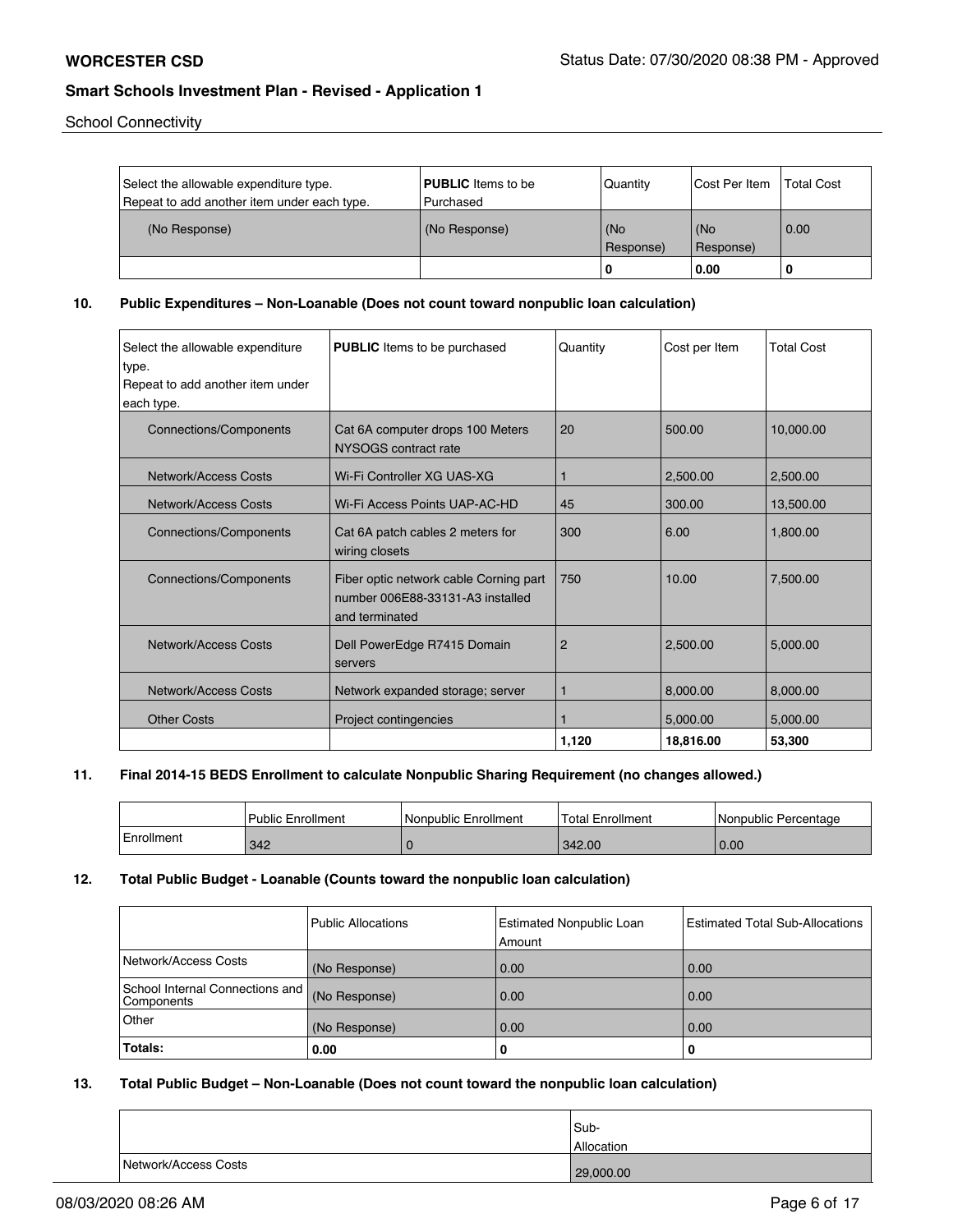School Connectivity

|                                            | lSub-      |
|--------------------------------------------|------------|
|                                            | Allocation |
| <b>Outside Plant Costs</b>                 | 0.00       |
| School Internal Connections and Components | 19,300.00  |
| <b>Professional Services</b>               | 0.00       |
| Testing                                    | 0.00       |
| <b>Other Upfront Costs</b>                 | 0.00       |
| <b>Other Costs</b>                         | 5,000.00   |
| Totals:                                    | 53,300.00  |

## **14. School Connectivity Totals**

|                          | Total Sub-Allocations |
|--------------------------|-----------------------|
| Total Loanable Items     | 0.00                  |
| Total Non-Ioanable Items | 53,300.00             |
| Totals:                  | 53,300                |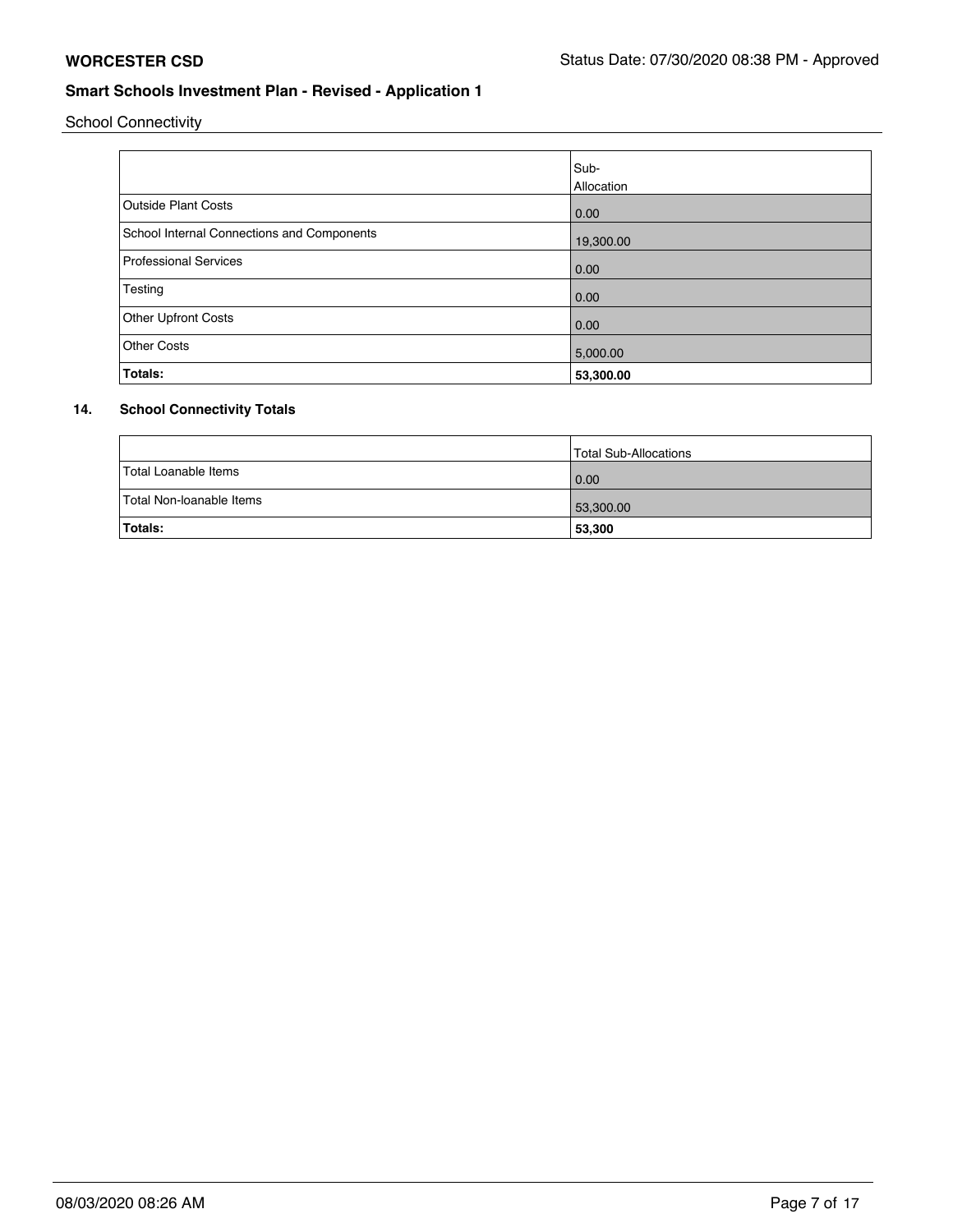Community Connectivity (Broadband and Wireless)

**1. Describe how you intend to use Smart Schools Bond Act funds for high-speed broadband and/or wireless connectivity projects in the community.**

(No Response)

**2. Please describe how the proposed project(s) will promote student achievement and increase student and/or staff access to the Internet in a manner that enhances student learning and/or instruction outside of the school day and/or school building.**

(No Response)

**3. Community connectivity projects must comply with all the necessary local building codes and regulations (building and related permits are not required prior to plan submission).**

 $\Box$  I certify that we will comply with all the necessary local building codes and regulations.

**4. Please describe the physical location of the proposed investment.**

(No Response)

**5. Please provide the initial list of partners participating in the Community Connectivity Broadband Project, along with their Federal Tax Identification (Employer Identification) number.**

| <b>Project Partners</b> | l Federal ID # |
|-------------------------|----------------|
| (No Response)           | (No Response)  |

**6. Please detail the type, quantity, per unit cost and total cost of the eligible items under each sub-category.**

| Select the allowable expenditure | Item to be purchased | Quantity      | Cost per Item | <b>Total Cost</b> |
|----------------------------------|----------------------|---------------|---------------|-------------------|
| type.                            |                      |               |               |                   |
| Repeat to add another item under |                      |               |               |                   |
| each type.                       |                      |               |               |                   |
| (No Response)                    | (No Response)        | (No Response) | (No Response) | 0.00              |
|                                  |                      | o             | 0.00          | 0                 |

**7. If you are submitting an allocation for Community Connectivity, complete this table.**

**Note that the calculated Total at the bottom of the table must equal the Total allocation for this category that you entered in the SSIP Overview overall budget.**

|                                    | Sub-Allocation |
|------------------------------------|----------------|
| Network/Access Costs               | (No Response)  |
| Outside Plant Costs                | (No Response)  |
| <b>Tower Costs</b>                 | (No Response)  |
| <b>Customer Premises Equipment</b> | (No Response)  |
| <b>Professional Services</b>       | (No Response)  |
| Testing                            | (No Response)  |
| <b>Other Upfront Costs</b>         | (No Response)  |
| <b>Other Costs</b>                 | (No Response)  |
| Totals:                            | 0.00           |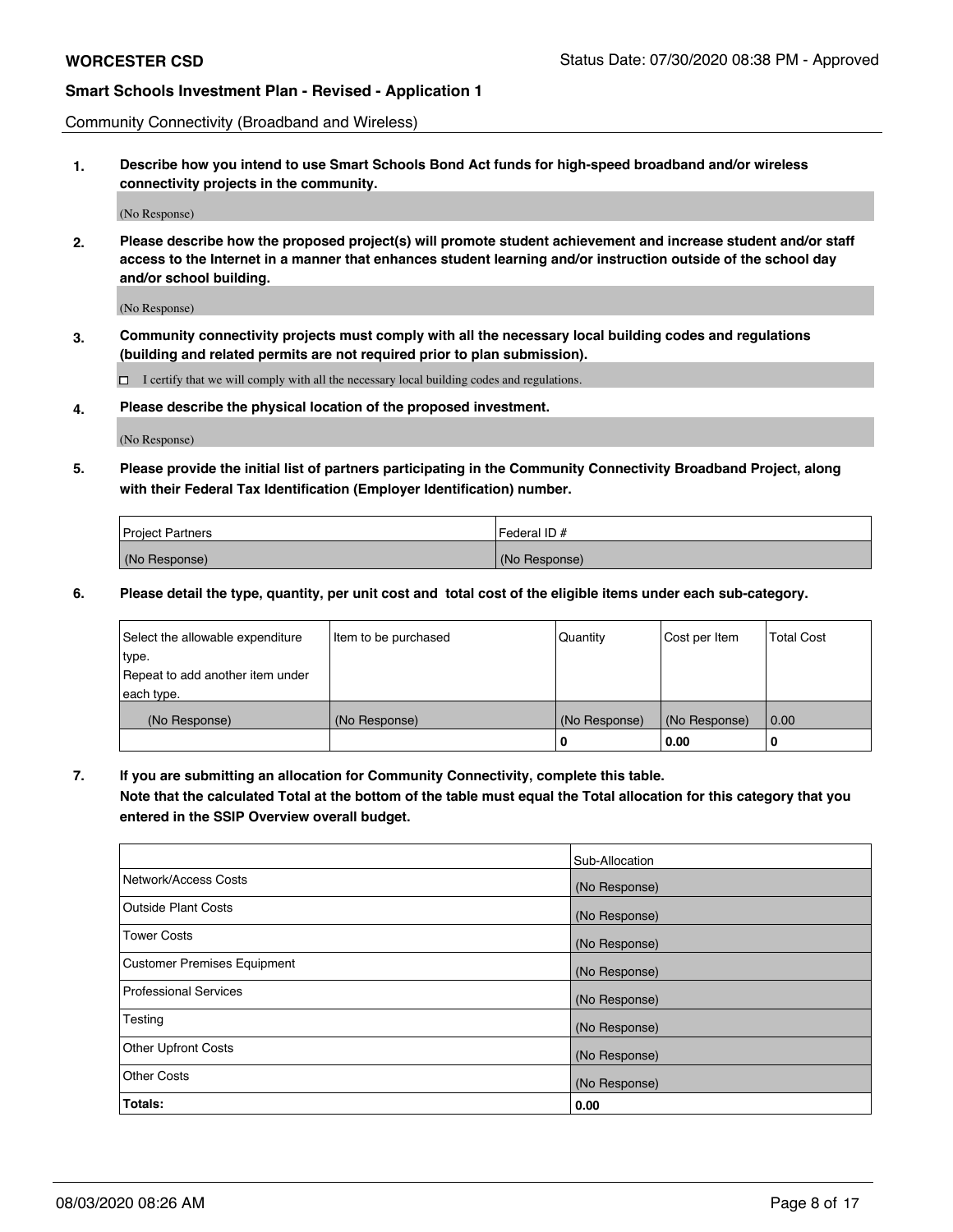#### Classroom Learning Technology

**1. In order for students and faculty to receive the maximum benefit from the technology made available under the Smart Schools Bond Act, their school buildings must possess sufficient connectivity infrastructure to ensure that devices can be used during the school day. Smart Schools Investment Plans must demonstrate that sufficient infrastructure that meets the Federal Communications Commission's 100 Mbps per 1,000 students standard currently exists in the buildings where new devices will be deployed, or is a planned use of a portion of Smart Schools Bond Act funds, or is under development through another funding source. Smart Schools Bond Act funds used for technology infrastructure or classroom technology investments must increase the number of school buildings that meet or exceed the minimum speed standard of 100 Mbps per 1,000 students and staff within 12 months. This standard may be met on either a contracted 24/7 firm service or a "burstable" capability. If the standard is met under the burstable criteria, it must be: 1. Specifically codified in a service contract with a provider, and**

**2. Guaranteed to be available to all students and devices as needed, particularly during periods of high demand, such as computer-based testing (CBT) periods.**

**Please describe how your district already meets or is planning to meet this standard within 12 months of plan submission.**

Worcester Central School subscribes to internet services through the Central Southern Tier Regional Information Center and currently meets this standard.

- **1a. If a district believes that it will be impossible to meet this standard within 12 months, it may apply for a waiver of this requirement, as described on the Smart Schools website. The waiver must be filed and approved by SED prior to submitting this survey.**
	- By checking this box, you are certifying that the school district has an approved waiver of this requirement on file with the New York State Education Department.
- **2. Connectivity Speed Calculator (Required). If the district currently meets the required speed, enter "Currently Met" in the last box: Expected Date When Required Speed Will be Met.**

|                  | l Number of | Required Speed | Current Speed in | Expected Speed     | Expected Date     |
|------------------|-------------|----------------|------------------|--------------------|-------------------|
|                  | Students    | lin Mbps       | <b>Mbps</b>      | Ito be Attained    | When Reauired     |
|                  |             |                |                  | l Within 12 Months | Speed Will be Met |
| Calculated Speed | 379         | 37.90          | 80               | 80                 | Currently met     |

**3. If the district wishes to have students and staff access the Internet from wireless devices within the school building, or in close proximity to it, it must first ensure that it has a robust Wi-Fi network in place that has sufficient bandwidth to meet user demand.**

**Please describe how you have quantified this demand and how you plan to meet this demand.**

The leadership team at Worcester Central School includes the Supervising Principal, both the elementary and the secondary building principals, the technology director, and the facilities director. During the summer of 2018, this team reviewed all of the instructional uses of all spaces in the building and the campus. By comparing the instructional goals, the pupil loads and the long term space requirements, the leadership team developed the network needs for each space.

After completing this survey, Worcester Central Schools, in consultation with the Central Southern Tier Regional Information Center developed a Smart Schools plan that is reflected in this document. Our district uses a mesh network with nodes supporting up to 100 simultaneous users, which by far exceeds the measured demands of the district at any given time. This network has connectivity throughout the entire building, with no dead spots.

**4. All New York State public school districts are required to complete and submit an Instructional Technology Plan survey to the New York State Education Department in compliance with Section 753 of the Education Law and per Part 100.12 of the Commissioner's Regulations.**

**Districts that include educational technology purchases as part of their Smart Schools Investment Plan must have a submitted and approved Instructional Technology Plan survey on file with the New York State Education Department.**

By checking this box, you are certifying that the school district has an approved Instructional Technology Plan survey on file with the New York State Education Department.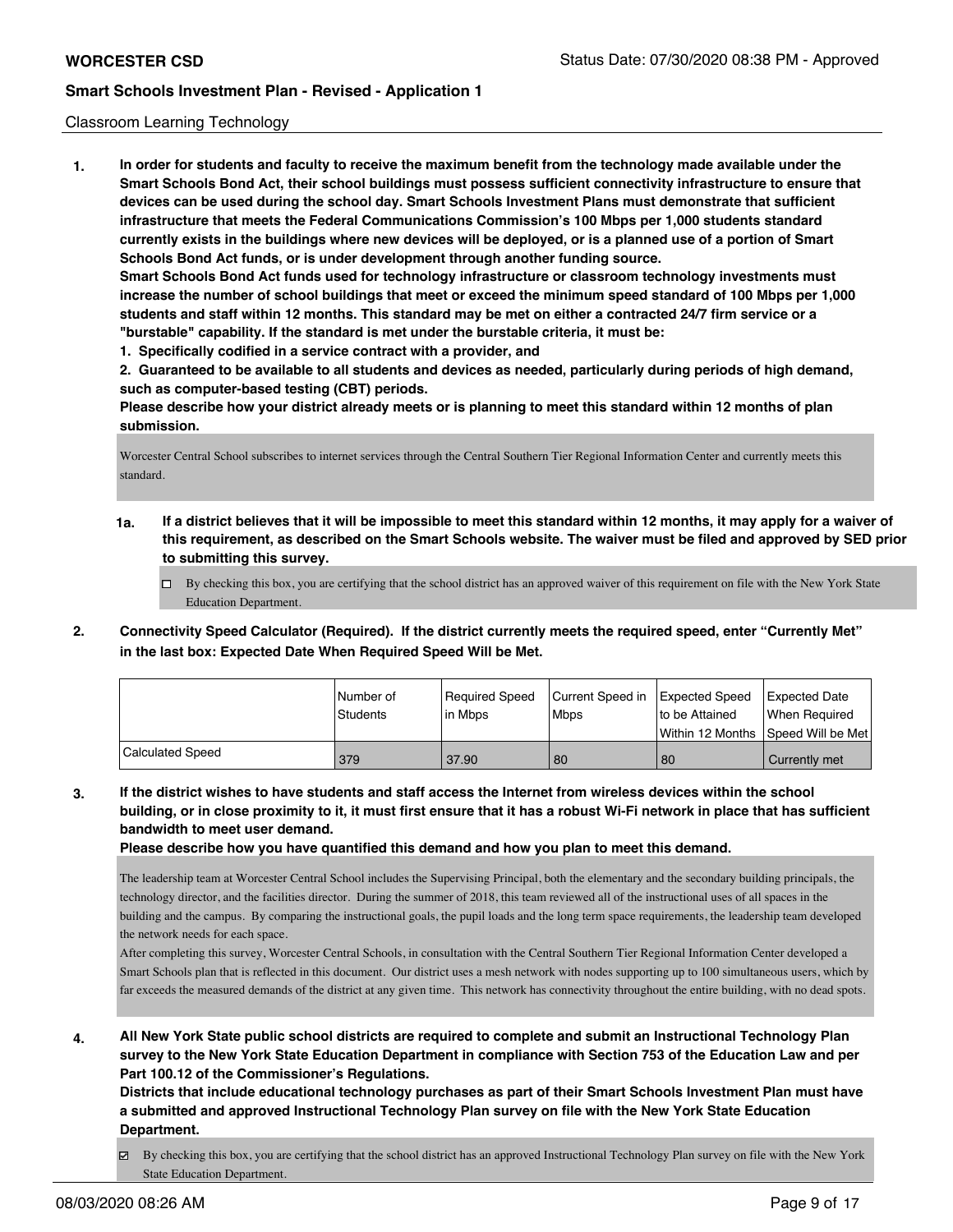#### Classroom Learning Technology

**5. Describe the devices you intend to purchase and their compatibility with existing or planned platforms or systems. Specifically address the adequacy of each facility's electrical, HVAC and other infrastructure necessary to install and support the operation of the planned technology.**

Worcester Central School has upgraded the electrical capacity of the classrooms and the heating capacity through recent capitol projects. This plan calls for the purchase of Desktop computers for the classrooms, laptop computers to support a one-to-one effort. The personal devices are designated to replace existing devices so there will be no impact on the electrical service. The servers will also replace existing devices and are designated for installation in the network closets that have the appropriate power and hvac capacity to support the district requirements.

#### **6. Describe how the proposed technology purchases will:**

- **> enhance differentiated instruction;**
- **> expand student learning inside and outside the classroom;**
- **> benefit students with disabilities and English language learners; and**
- **> contribute to the reduction of other learning gaps that have been identified within the district.**

**The expectation is that districts will place a priority on addressing the needs of students who struggle to succeed in a rigorous curriculum. Responses in this section should specifically address this concern and align with the district's Instructional Technology Plan (in particular Question 2 of E. Curriculum and Instruction: "Does the district's instructional technology plan address the needs of students with disabilities to ensure equitable access to instruction, materials and assessments?" and Question 3 of the same section: "Does the district's instructional technology plan address the provision of assistive technology specifically for students with disabilities to ensure access to and participation in the general curriculum?")**

**In addition, describe how the district ensures equitable access to instruction, materials and assessments and participation in the general curriculum for both SWD and English Language Learners/Multilingual Learners (ELL/MLL) students.**

It is the goal of Worcester Central School that every student be successful. By implementing a 1:1 solution for district students the leadership hopes enhance learning opportunities allowing all students access to distance learning opportunities, on line research resources and also support communication and feedback with remote students.

All of the devices will have video capacity allowing distance learning and one-to-one discussions.

All students, all the time. The students with disabilities will be assigned technology resources as well as the other students. In addition, all students with disabilities have IEP's developed by the Committee on Special Ed. All IEP's are fully funded and technology provided to those students to hope them be successful.

The upgrade to the district's wifi network will enhance the opportunities for all students to expand their access to additional locations in the district. One of the biggest challenges is closing the learning gaps in the regular education classrooms. Worcester has identified extended learning time as one of the strategies to closing this gap. The use of chromebooks and Google can provide that extended learning time. Instead of the 45 minutes of a traditional class, students who require more time to complete a task can access their work during free time, or after schooll hours from their home or other locations with wifi access. Any time, any where. All students successful.

**7. Where appropriate, describe how the proposed technology purchases will enhance ongoing communication with parents and other stakeholders and help the district facilitate technology-based regional partnerships, including distance learning and other efforts.**

These devices will have no direct impact on parent communication, but the district does have an active parent portal as a component to the student management system. All parents have real time access to assignments, attendance, student schedules and the email addresses of the staff. All students will have google email accounts that will allow them to reach out to staff and respond to staff communication outside the school days. The district will provide Parent technology nights that focus on digital citizenship and internet safety. The district will expand use of social media as an information exchange platform.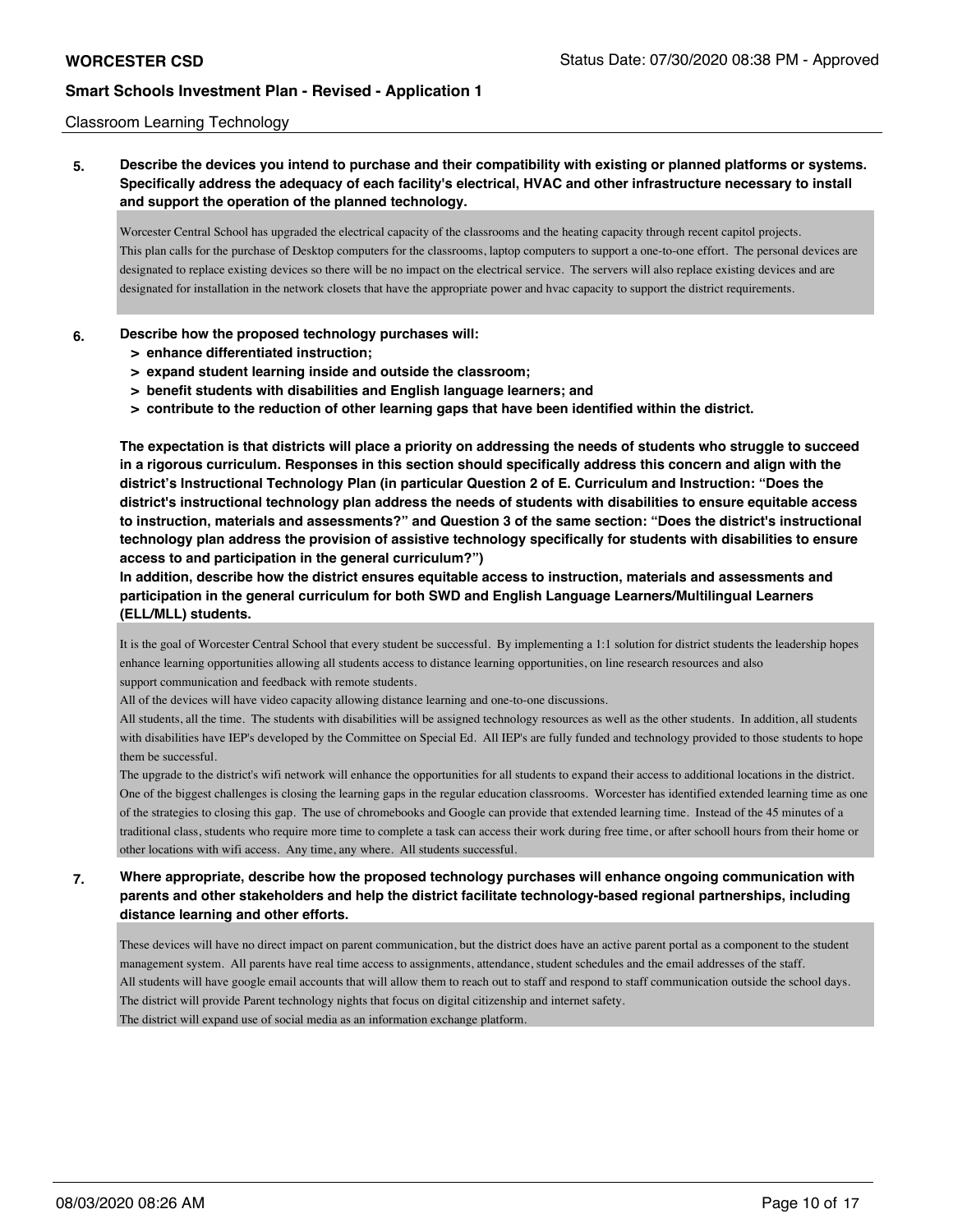#### Classroom Learning Technology

**8. Describe the district's plan to provide professional development to ensure that administrators, teachers and staff can employ the technology purchased to enhance instruction successfully.**

**Note: This response should be aligned and expanded upon in accordance with your district's response to Question 1 of F. Professional Development of your Instructional Technology Plan: "Please provide a summary of professional development offered to teachers and staff, for the time period covered by this plan, to support technology to enhance teaching and learning. Please include topics, audience and method of delivery within your summary."**

Consistent and differentiated educational technology themed professional development (PD) will be enhanced through these purchases, and will play an essential role in the implementation of the district's technology initiative. To effectively meet the varying needs of all teachers, a technology needs assessment has been given in the beginning of the school year. The data gathered from this assessment drives the professional development goals. This will allow professional development to be tailored to meet the technology needs and skill levels of all teachers.

At WCS, professional development is facilitated by the Network Administrator, Professional Development Coordinator, BOCES Staff Development Specialists; teachers also have many opportunities to share their expertise with one another in a PD setting. Professional development is offered continuously throughout the year via regular scheduled monthly PD sessions. In addition, individual instructional technology appointments with the Network Administrator, Professional Development Coordinator, and BOCES Staff Development Specialists, including modeling lessons and pushing into the classroom to co-teach with colleagues. The establishment of a professional development library of technology based tutorial videos will allow for continuous self guided professional opportunities.

- **9. Districts must contact one of the SUNY/CUNY teacher preparation programs listed on the document on the left side of the page that supplies the largest number of the district's new teachers to request advice on innovative uses and best practices at the intersection of pedagogy and educational technology.**
	- $\boxtimes$  By checking this box, you certify that you have contacted the SUNY/CUNY teacher preparation program that supplies the largest number of your new teachers to request advice on these issues.
	- **9a. Please enter the name of the SUNY or CUNY Institution that you contacted.**

#### SUNY Oneonta

**9b. Enter the primary Institution phone number.**

#### 607-436-3500

**9c. Enter the name of the contact person with whom you consulted and/or will be collaborating with on innovative uses of technology and best practices.**

Dr. Leanne Avery

**10. To ensure the sustainability of technology purchases made with Smart Schools funds, districts must demonstrate a long-term plan to maintain and replace technology purchases supported by Smart Schools Bond Act funds. This sustainability plan shall demonstrate a district's capacity to support recurring costs of use that are ineligible for Smart Schools Bond Act funding such as device maintenance, technical support, Internet and wireless fees, maintenance of hotspots, staff professional development, building maintenance and the replacement of incidental items. Further, such a sustainability plan shall include a long-term plan for the replacement of purchased devices and equipment at the end of their useful life with other funding sources.**

 $\boxtimes$  By checking this box, you certify that the district has a sustainability plan as described above.

**11. Districts must ensure that devices purchased with Smart Schools Bond funds will be distributed, prepared for use, maintained and supported appropriately. Districts must maintain detailed device inventories in accordance with generally accepted accounting principles.**

By checking this box, you certify that the district has a distribution and inventory management plan and system in place.

**12. Please detail the type, quantity, per unit cost and total cost of the eligible items under each sub-category.**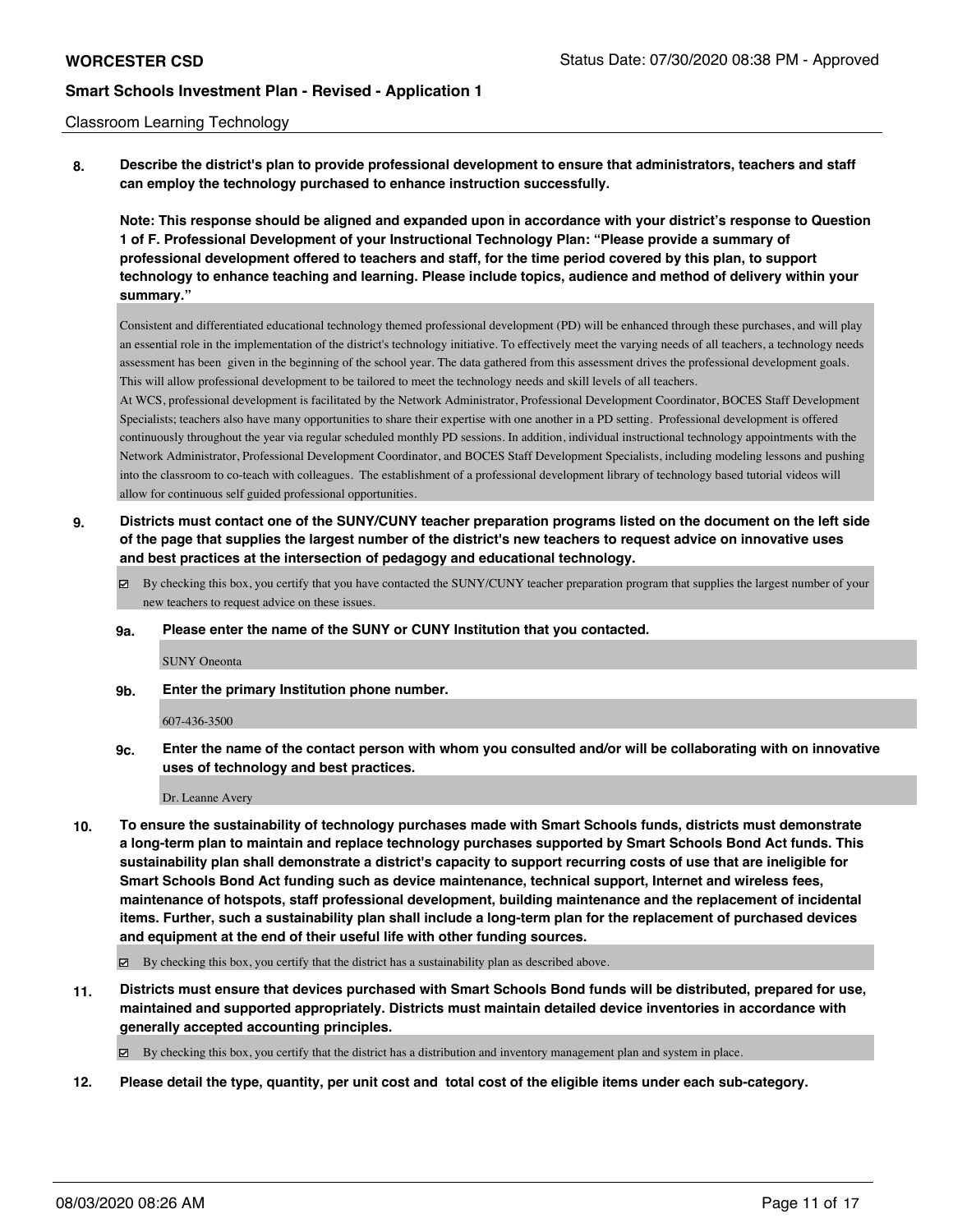Classroom Learning Technology

| Select the allowable expenditure<br>type. | Item to be Purchased                             | Quantity | Cost per Item | <b>Total Cost</b> |
|-------------------------------------------|--------------------------------------------------|----------|---------------|-------------------|
| Repeat to add another item under          |                                                  |          |               |                   |
| each type.                                |                                                  |          |               |                   |
| <b>Desktop Computers</b>                  | Dell 3000 series All-in-one Desktop<br>computers | 10       | 789.00        | 7.890.00          |
| <b>Laptop Computers</b>                   | Samsung Chromebook touch models                  | 200      | 374.00        | 74.800.00         |
| <b>Other Costs</b>                        | Samsung Chromebox monitors                       | 55       | 500.00        | 27,500.00         |
| <b>Other Costs</b>                        | Google license                                   | 200      | 26.00         | 5,200.00          |
|                                           |                                                  | 465      | 1,689.00      | 115,390           |

## **13. Final 2014-15 BEDS Enrollment to calculate Nonpublic Sharing Requirement (no changes allowed.)**

|            | l Public Enrollment | Nonpublic Enrollment | <b>Total Enrollment</b> | Nonpublic<br>l Percentage |
|------------|---------------------|----------------------|-------------------------|---------------------------|
| Enrollment | 342                 |                      | 342.00                  | 0.00                      |

## **14. If you are submitting an allocation for Classroom Learning Technology complete this table.**

|                          | Public School Sub-Allocation | <b>Estimated Nonpublic Loan</b><br>Amount<br>(Based on Percentage Above) | Estimated Total Public and<br>Nonpublic Sub-Allocation |
|--------------------------|------------------------------|--------------------------------------------------------------------------|--------------------------------------------------------|
| Interactive Whiteboards  | 0.00                         | 0.00                                                                     | 0.00                                                   |
| <b>Computer Servers</b>  | 0.00                         | 0.00                                                                     | 0.00                                                   |
| <b>Desktop Computers</b> | 7,890.00                     | 0.00                                                                     | 7,890.00                                               |
| <b>Laptop Computers</b>  | 74,800.00                    | 0.00                                                                     | 74,800.00                                              |
| <b>Tablet Computers</b>  | 0.00                         | 0.00                                                                     | 0.00                                                   |
| <b>Other Costs</b>       | 32,700.00                    | 0.00                                                                     | 32,700.00                                              |
| Totals:                  | 115,390.00                   | 0                                                                        | 115,390                                                |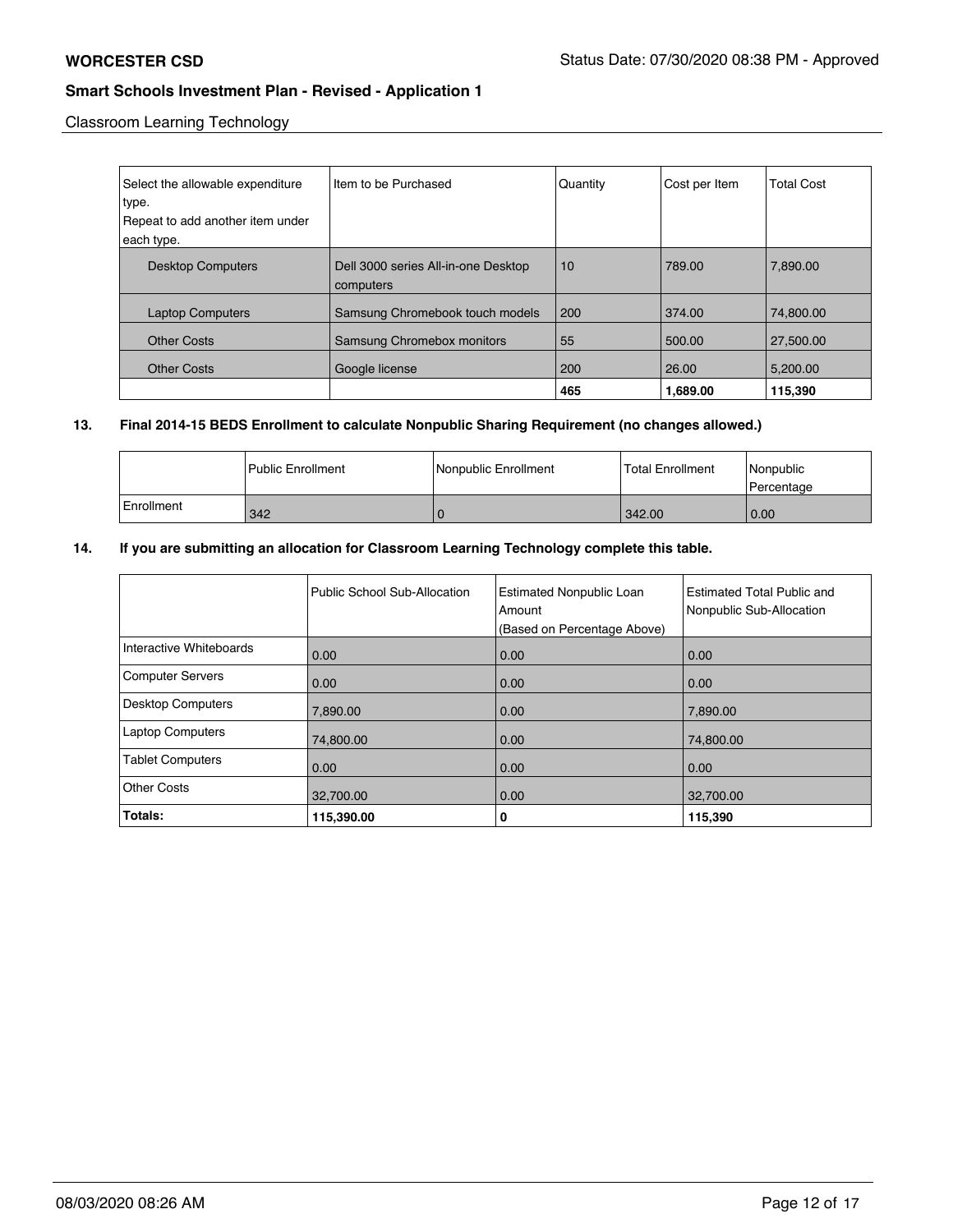#### Pre-Kindergarten Classrooms

**1. Provide information regarding how and where the district is currently serving pre-kindergarten students and justify the need for additional space with enrollment projections over 3 years.**

(No Response)

- **2. Describe the district's plan to construct, enhance or modernize education facilities to accommodate prekindergarten programs. Such plans must include:**
	- **Specific descriptions of what the district intends to do to each space;**
	- **An affirmation that new pre-kindergarten classrooms will contain a minimum of 900 square feet per classroom;**
	- **The number of classrooms involved;**
	- **The approximate construction costs per classroom; and**
	- **Confirmation that the space is district-owned or has a long-term lease that exceeds the probable useful life of the improvements.**

(No Response)

**3. Smart Schools Bond Act funds may only be used for capital construction costs. Describe the type and amount of additional funds that will be required to support ineligible ongoing costs (e.g. instruction, supplies) associated with any additional pre-kindergarten classrooms that the district plans to add.**

(No Response)

**4. All plans and specifications for the erection, repair, enlargement or remodeling of school buildings in any public school district in the State must be reviewed and approved by the Commissioner. Districts that plan capital projects using their Smart Schools Bond Act funds will undergo a Preliminary Review Process by the Office of Facilities Planning.**

**Please indicate on a separate row each project number given to you by the Office of Facilities Planning.**

| Project Number |  |
|----------------|--|
| (No Response)  |  |
|                |  |

**5. Please detail the type, quantity, per unit cost and total cost of the eligible items under each sub-category.**

| Select the allowable expenditure | Item to be purchased | Quantity      | Cost per Item | <b>Total Cost</b> |
|----------------------------------|----------------------|---------------|---------------|-------------------|
| type.                            |                      |               |               |                   |
| Repeat to add another item under |                      |               |               |                   |
| each type.                       |                      |               |               |                   |
| (No Response)                    | (No Response)        | (No Response) | (No Response) | 0.00              |
|                                  |                      | υ             | 0.00          |                   |

**6. If you have made an allocation for Pre-Kindergarten Classrooms, complete this table. Note that the calculated Total at the bottom of the table must equal the Total allocation for this category that you entered in the SSIP Overview overall budget.**

|                                          | Sub-Allocation |
|------------------------------------------|----------------|
| Construct Pre-K Classrooms               | (No Response)  |
| Enhance/Modernize Educational Facilities | (No Response)  |
| <b>Other Costs</b>                       | (No Response)  |
| Totals:                                  | 0.00           |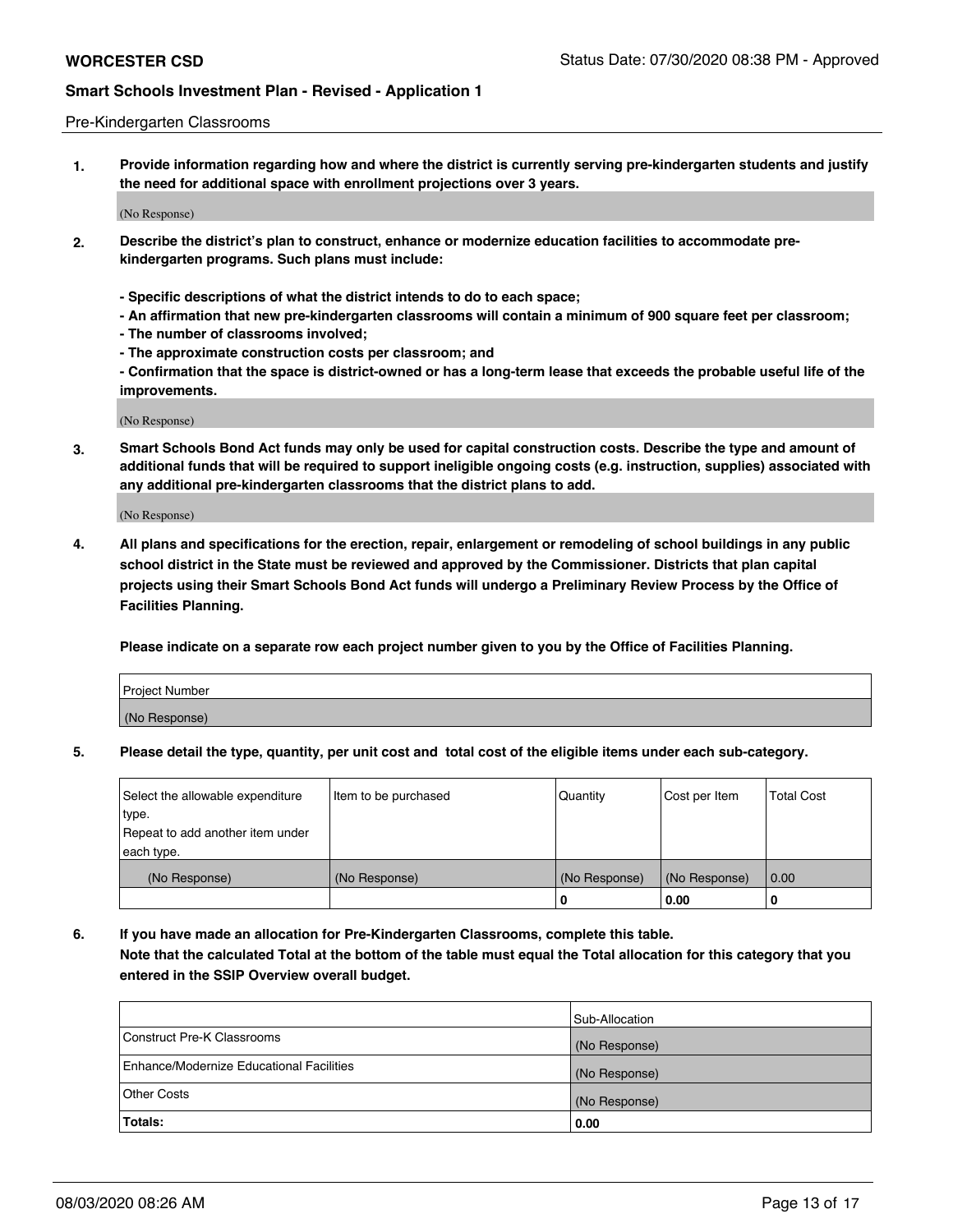Replace Transportable Classrooms

**1. Describe the district's plan to construct, enhance or modernize education facilities to provide high-quality instructional space by replacing transportable classrooms.**

(No Response)

**2. All plans and specifications for the erection, repair, enlargement or remodeling of school buildings in any public school district in the State must be reviewed and approved by the Commissioner. Districts that plan capital projects using their Smart Schools Bond Act funds will undergo a Preliminary Review Process by the Office of Facilities Planning.**

**Please indicate on a separate row each project number given to you by the Office of Facilities Planning.**

| Project Number |  |
|----------------|--|
|                |  |
|                |  |
| (No Response)  |  |
|                |  |

**3. For large projects that seek to blend Smart Schools Bond Act dollars with other funds, please note that Smart Schools Bond Act funds can be allocated on a pro rata basis depending on the number of new classrooms built that directly replace transportable classroom units.**

**If a district seeks to blend Smart Schools Bond Act dollars with other funds describe below what other funds are being used and what portion of the money will be Smart Schools Bond Act funds.**

(No Response)

**4. Please detail the type, quantity, per unit cost and total cost of the eligible items under each sub-category.**

| Select the allowable expenditure<br>∣type. | Item to be purchased | Quantity      | Cost per Item | Total Cost |
|--------------------------------------------|----------------------|---------------|---------------|------------|
| Repeat to add another item under           |                      |               |               |            |
| each type.<br>(No Response)                | (No Response)        | (No Response) | (No Response) | 0.00       |
|                                            |                      | u             | 0.00          | -0         |

**5. If you have made an allocation for Replace Transportable Classrooms, complete this table. Note that the calculated Total at the bottom of the table must equal the Total allocation for this category that you entered in the SSIP Overview overall budget.**

|                                                | Sub-Allocation |
|------------------------------------------------|----------------|
| Construct New Instructional Space              | (No Response)  |
| Enhance/Modernize Existing Instructional Space | (No Response)  |
| Other Costs                                    | (No Response)  |
| Totals:                                        | 0.00           |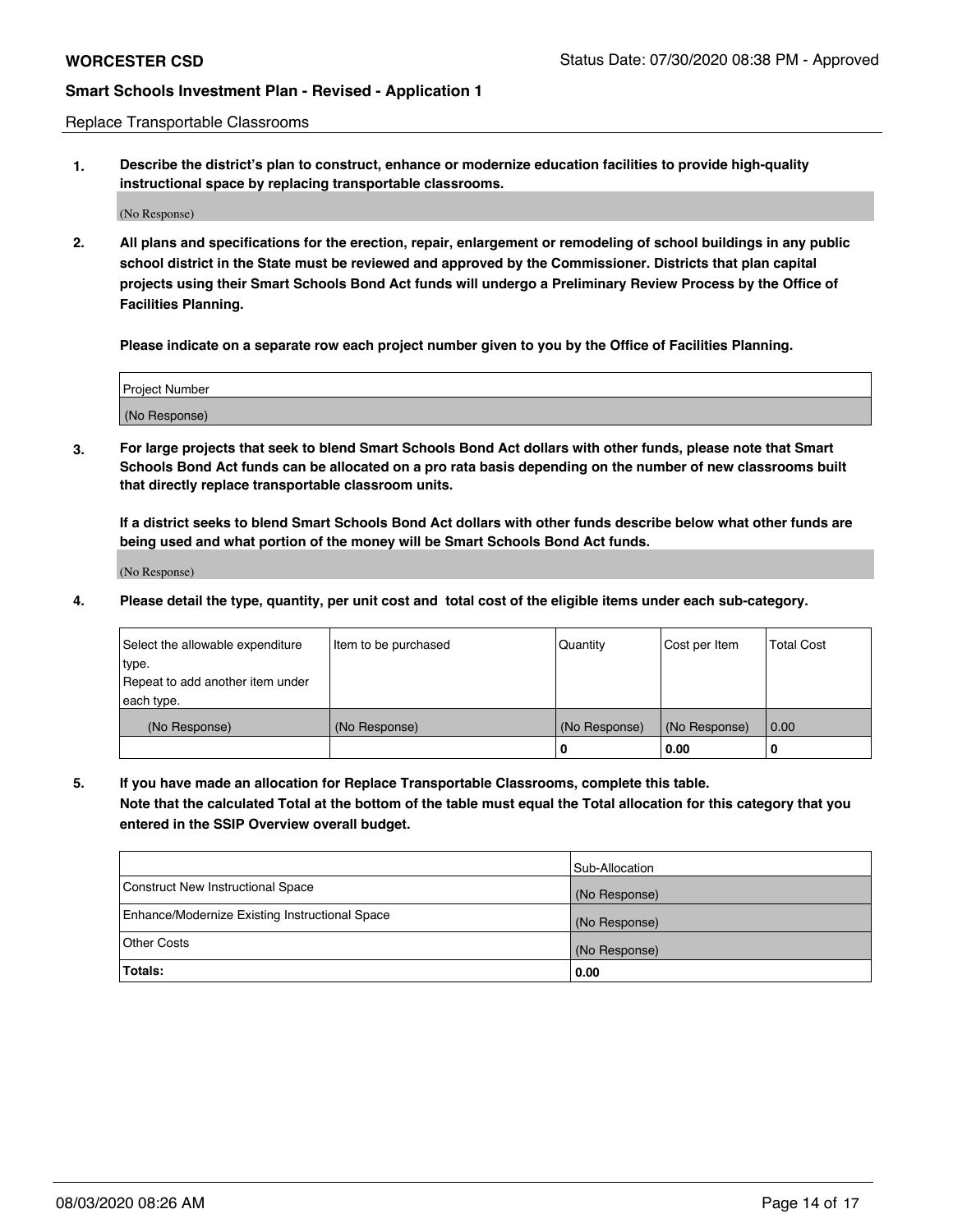#### High-Tech Security Features

### **1. Describe how you intend to use Smart Schools Bond Act funds to install high-tech security features in school buildings and on school campuses.**

Worcester Central Schools wants to provide a safe and secure environment for all students. There are a number of components to a safe school plan and Worcester proposes using a portion of their allocation to accomplish those goals.

The first goal is video security. The district has a number of cameras but wishes to increase the number of cameras and expand their capacity to record video events. While they have a number of cameras, there are areas of the building which are not covered. The district wishes to purchase additional cameras to cover those areas. Additionally, the analog video server they currently have has very limited capacity. The district needs to save all videos for a minimum of 30 days and specific archives indefinitely.

Another component is door security. Currently, the main doors are secured during the days. Worcester wants to secure additional doors in the building. This includes door swipes for the security badges that they use for access to the main doors.

The district depends on cell phones for emergency communication during power outages. The district has one remaining issue. Due to the rural locations of the district, they depend on limited cell service. The district wishes to install cell phone boosters in strategic locations in the building. These units will boost the cell phone signal, in event of an emergency, the district will have redundant communications.

**2. All plans and specifications for the erection, repair, enlargement or remodeling of school buildings in any public school district in the State must be reviewed and approved by the Commissioner. Smart Schools plans with any expenditures in the High-Tech Security category require a project number from the Office of Facilities Planning. Districts must submit an SSBA LOI and receive project numbers prior to submitting the SSIP. As indicated on the LOI, some projects may be eligible for a streamlined review and will not require a building permit. Please indicate on a separate row each project number given to you by the Office of Facilities Planning.**

| <b>Project Number</b> |  |
|-----------------------|--|
|                       |  |
| 47-25-06-04-0-001-BA1 |  |

#### **3. Was your project deemed eligible for streamlined Review?**

- Yes
- $\square$  No
- **3a. Districts with streamlined projects must certify that they have reviewed all installations with their licensed architect or engineer of record, and provide that person's name and license number. The licensed professional must review the products and proposed method of installation prior to implementation and review the work during and after completion in order to affirm that the work was code-compliant, if requested.**

By checking this box, you certify that the district has reviewed all installations with a licensed architect or engineer of record.

**4. Include the name and license number of the architect or engineer of record.**

| Name        | License Number |
|-------------|----------------|
| Scott Duell | 22982          |

**5. Please detail the type, quantity, per unit cost and total cost of the eligible items under each sub-category.**

| Select the allowable expenditure<br>type.<br>Repeat to add another item under<br>each type. | Item to be purchased                                                      | Quantity | Cost per Item | <b>Total Cost</b> |
|---------------------------------------------------------------------------------------------|---------------------------------------------------------------------------|----------|---------------|-------------------|
| <b>Entry Control System</b>                                                                 | Installation of door swipes and door<br>contacts                          | 12       | 1.475.00      | 17,700.00         |
| <b>Entry Control System</b>                                                                 | Day Automation: Surface Mount<br>Electric Strike Kit for Rim Exit Devices | 12       | 497.00        | 5.964.00          |
| <b>Entry Control System</b>                                                                 | Day Automation: 1 in. Recessed Door                                       | 12       | 14.00         | 168.00            |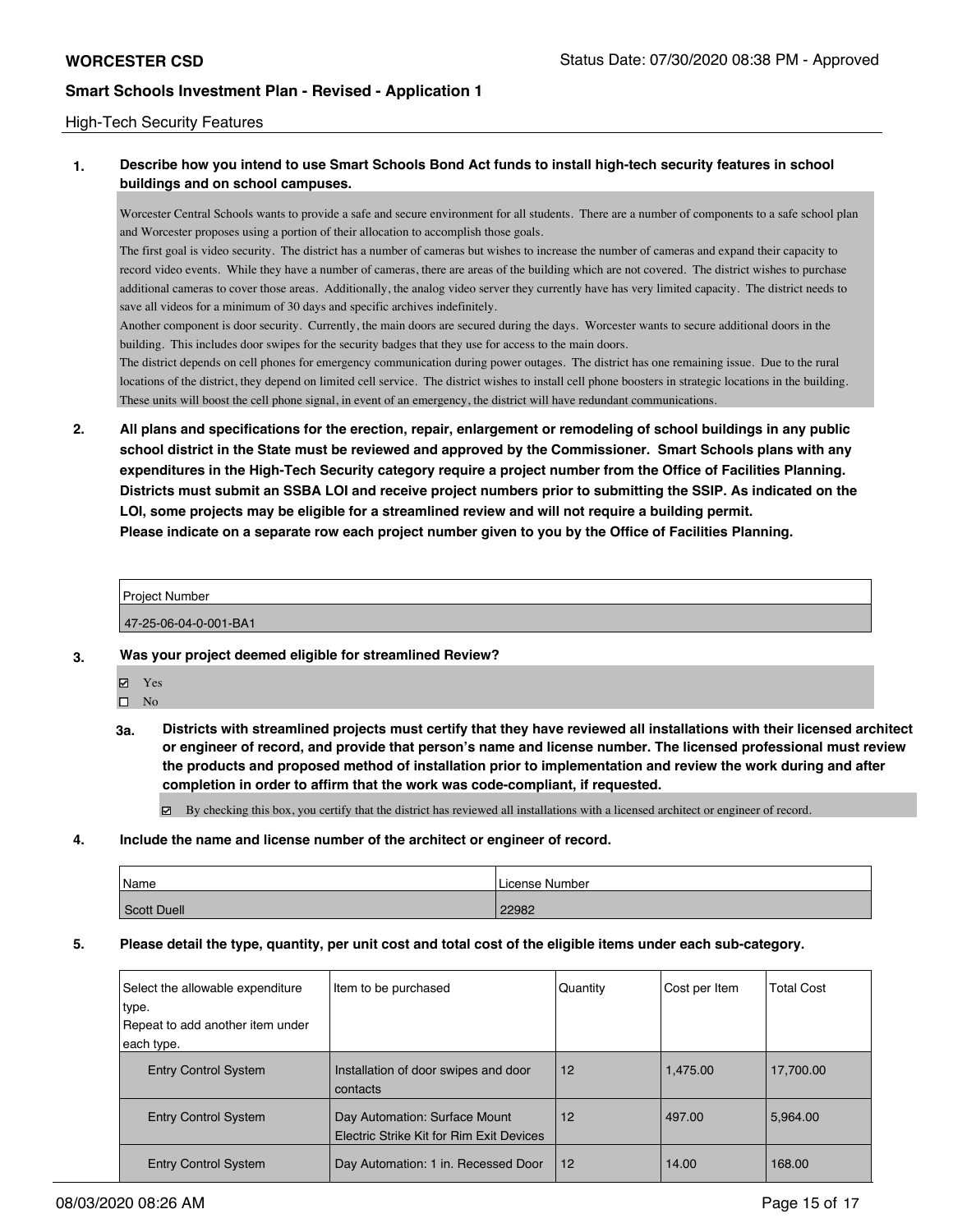High-Tech Security Features

| Select the allowable expenditure<br>type.<br>Repeat to add another item under<br>each type. | Item to be purchased                                                                                                            | Quantity       | Cost per Item | <b>Total Cost</b> |
|---------------------------------------------------------------------------------------------|---------------------------------------------------------------------------------------------------------------------------------|----------------|---------------|-------------------|
|                                                                                             | Contact, Wide-Gap, N.C. Loop                                                                                                    |                |               |                   |
| <b>Entry Control System</b>                                                                 | HID: iClass/multiClass SE R40/RP40<br>Reader, HID Prox, Legacy, Wiegand,<br><b>Black</b>                                        | 12             | 352.00        | 4,224.00          |
| <b>Other Costs</b>                                                                          | Verizon Cell Signal Extender SLS-<br>BU10B To provide emergency<br>communication coverage in no signal<br>areas of the building | 10             | 250.00        | 2,500.00          |
| <b>Entry Control System</b>                                                                 | Bosch: Passive Infrared REX, 12-<br>30Vdc @ 26mA, Surface Mount, Form<br>C Contacts                                             | 12             | 15.00         | 180.00            |
| <b>Entry Control System</b>                                                                 | <b>Professional Services for</b><br>Engineering/Programming/Proj<br>Management/Checkout                                         | $\mathbf{1}$   | 14,558.00     | 14,558.00         |
| <b>Entry Control System</b>                                                                 | Schneider Electric: xP Module, 4 UI<br>and 4 DO w/Overrides, USA, UL<br><b>Smoke Rated</b>                                      | $\overline{2}$ | 406.00        | 812.00            |
| <b>Entry Control System</b>                                                                 | Bosch: Passive Infrared REX, 12-<br>30Vdc @ 26mA, Surface Mount, Form<br>C Contacts                                             | 12             | 61.00         | 732.00            |
| <b>Entry Control System</b>                                                                 | Bosch: Trim Plate for Mounting DS160<br><b>REX</b>                                                                              | 12             | 2.00          | 24.00             |
| <b>Entry Control System</b>                                                                 | Day Automation: SAS CP, 24x24x9in<br>N1 Enc HgC, 10A 24Vdc PS w/Battery<br>Back-Up, 1 ACX/2 EMX/8 ACD's                         | 3              | 812.00        | 2,436.00          |
| <b>Electronic Security System</b>                                                           | UVC G3 PRO 3MP exterior security<br>camera                                                                                      | 10             | 350.00        | 3,500.00          |
| <b>Electronic Security System</b>                                                           | <b>UAS-XG Video Security Storage</b><br>Server                                                                                  | 1              | 3,500.00      | 3,500.00          |
| <b>Entry Control System</b>                                                                 | Day Automation: 1 in. Recessed Door<br>Contact with 10k Ohm Embedded<br>Resistors, Wide-Gap, N.C. Loop                          | 12             | 20.00         | 240.00            |
| <b>Entry Control System</b>                                                                 | Schneider Electric: ACX-5740, 8<br>Readers, 12 UI, 4 DO, 10/100bT, exp<br>i/o                                                   | $\sqrt{2}$     | 2,223.00      | 4,446.00          |
|                                                                                             |                                                                                                                                 | 125            | 24,535.00     | 60,984            |

**6. If you have made an allocation for High-Tech Security Features, complete this table. Enter each Sub-category Public Allocation based on the the expenditures listed in Table #5.**

|                                                      | Sub-Allocation |
|------------------------------------------------------|----------------|
| Capital-Intensive Security Project (Standard Review) | 0.00           |
| Electronic Security System                           | 7,000.00       |